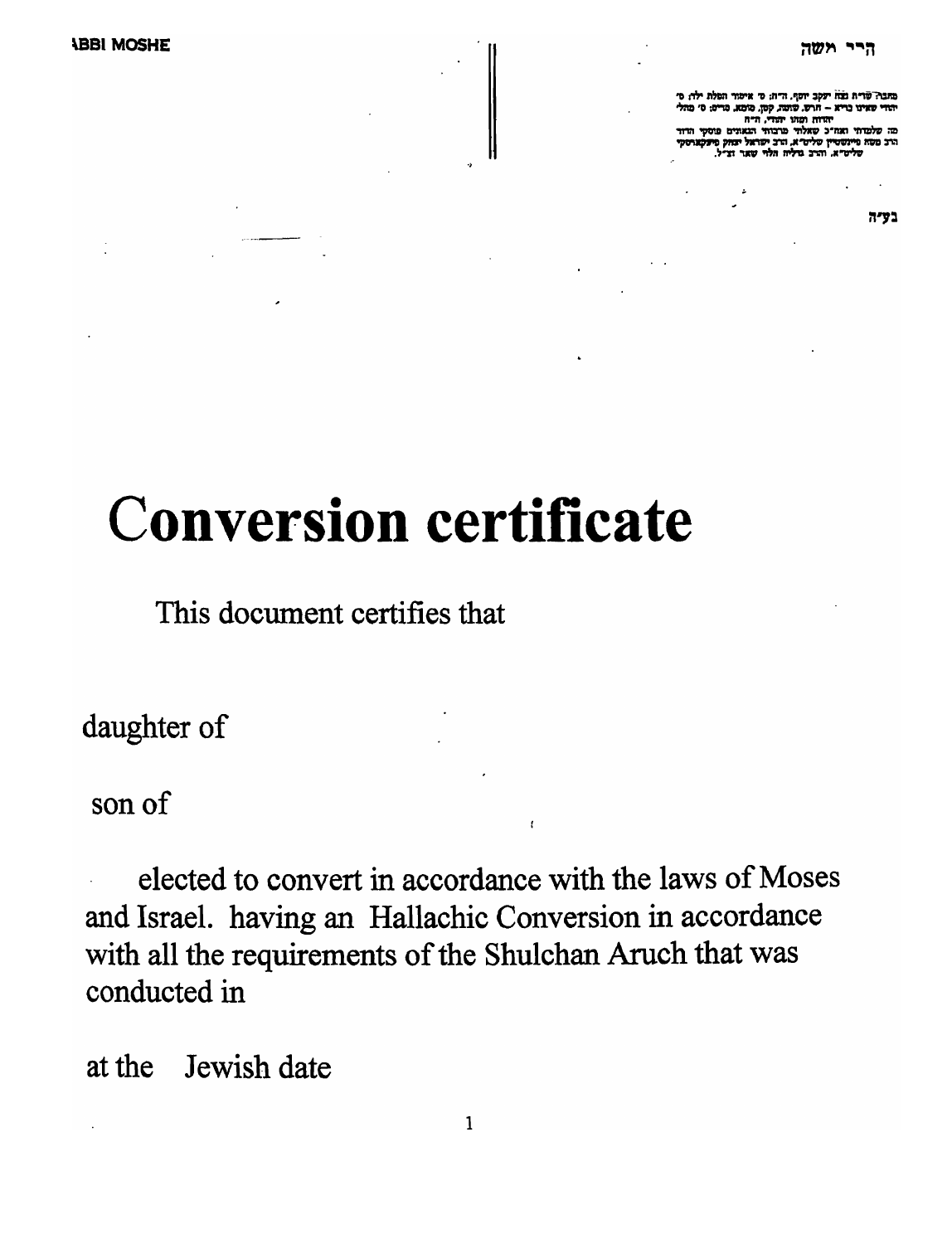**RABBI MOSHE** 

 $\ddot{\phantom{0}}$ 

מונבר.<br>יהודי שאינו בריא – חרש, שוטה, קטן, סומא, סריט, סי מהלי<br>יהודי שאינו בריא – חרש, שוטה, קטן, סומא, סריט, סי מהלי

יהודי, יהודה יהודי, והי והודי, והודים פוסקי הדור<br>הרב משה מיינשטיין שליט"א, הרב ישראל יצחק מיעקאויסקי<br>הרב משה מיינשטיין שליט"א, הרב ישראל יצחק מיעקאויסקי

 $\cdot$  $\overline{a}$ 

## תעודת גיור **Certificate of Conversion**

| שהאשה | מעדים | אנו    | תלתא                                            | במותב |
|-------|-------|--------|-------------------------------------------------|-------|
|       |       | למשפחת |                                                 |       |
|       |       |        | באה לפנינו וקבלה על עצמה לשמור ולעשות כל המצוות |       |
| והיא  |       |        | התורה וטבלה במקוה כשרה כהלכה                    |       |
| בת    |       |        | גיורת צדקת ויקרא שמה                            |       |
|       |       |        | אברהם אבינו והקב"ח יברך אותה בכל ברכת התורה.    |       |

÷

|  | נאס: |
|--|------|
|  |      |

CXO

**CAC:**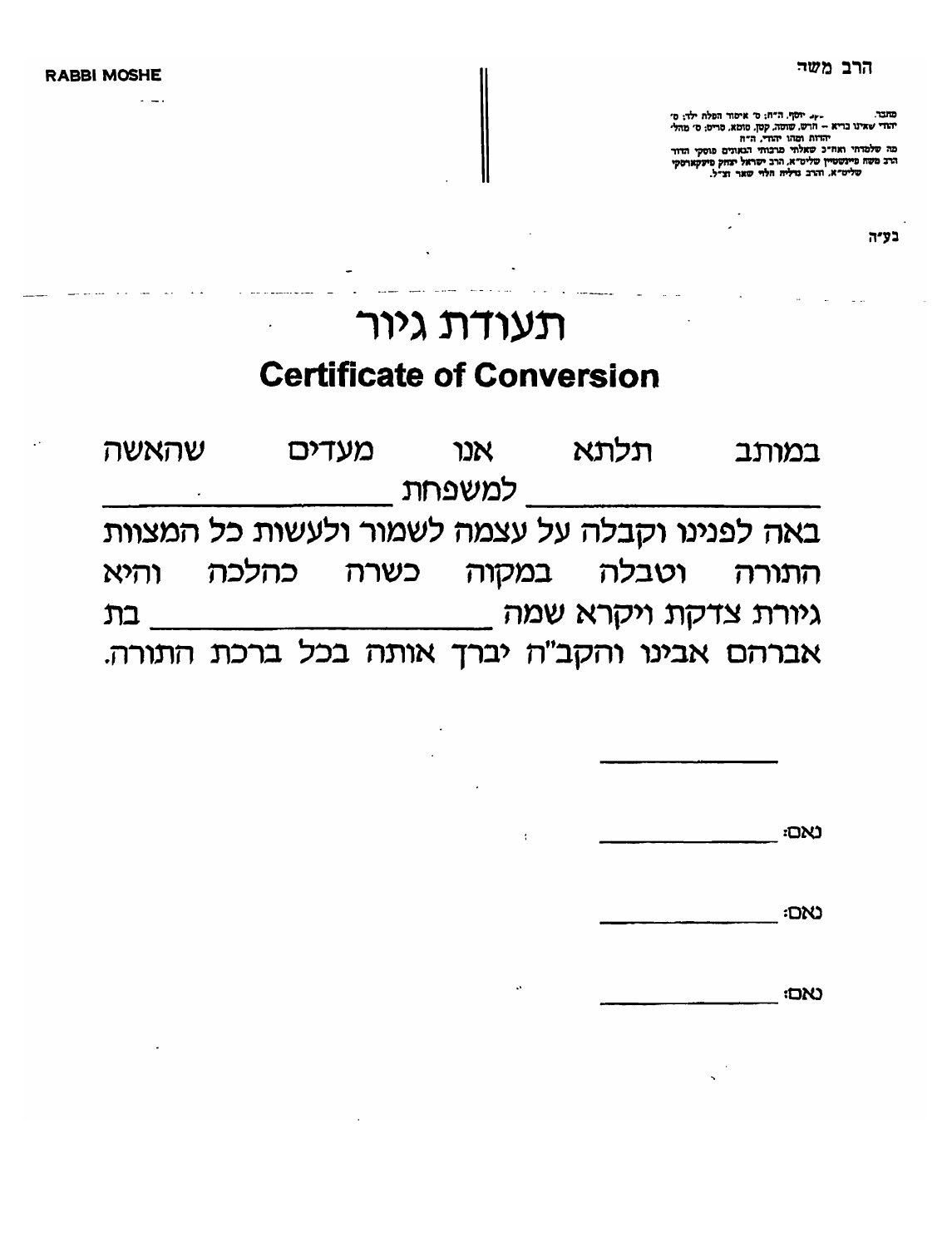.<br>סובר: שו"ת נצח יעקב יוסף, ה"ח; סי איסור הפלת ילד; סי<br>יהודי שאינו בריא – תרש, שומה, קטן, סומא, מריס; סי מהלי יהדות ושנו יהדי, היה מה שלמדתי ואחיכ שאלתי מרבותי הנאונים פוסקי הדור S בעיה  $157$  N/1  $721$  $P$  $'$ fe ح الم ح lL  $\gamma_{7}$ e 3.K N  $\frac{1}{2}$ جرح  $\mathcal{O}^*$  $\cdot \Lambda$ kУ  $\mu$ FIN  $D$ pj $5$ にっ ЗX  $1176$  pel 7717 -J.  $778$ でつうべ 7.) 00  $\mathcal{F}$  $2$  | N N  $p$ K  $\mathcal{L}$ マラ マヒ  $|CD|$ らにア S اح بى  $K$   $N$ ЮĨ ∕≥৸ **U**G  $770$  $\mu$   $\tau$ H'A/21  $K$ *JNIPN* M.  $\mathcal{\overline{A}}$ જ⊻  $\boldsymbol{z}$  $1591$ J[N<br>、つK  $225$ I N  $\frac{1}{2}$   $\frac{1}{2}$  $\overline{2}$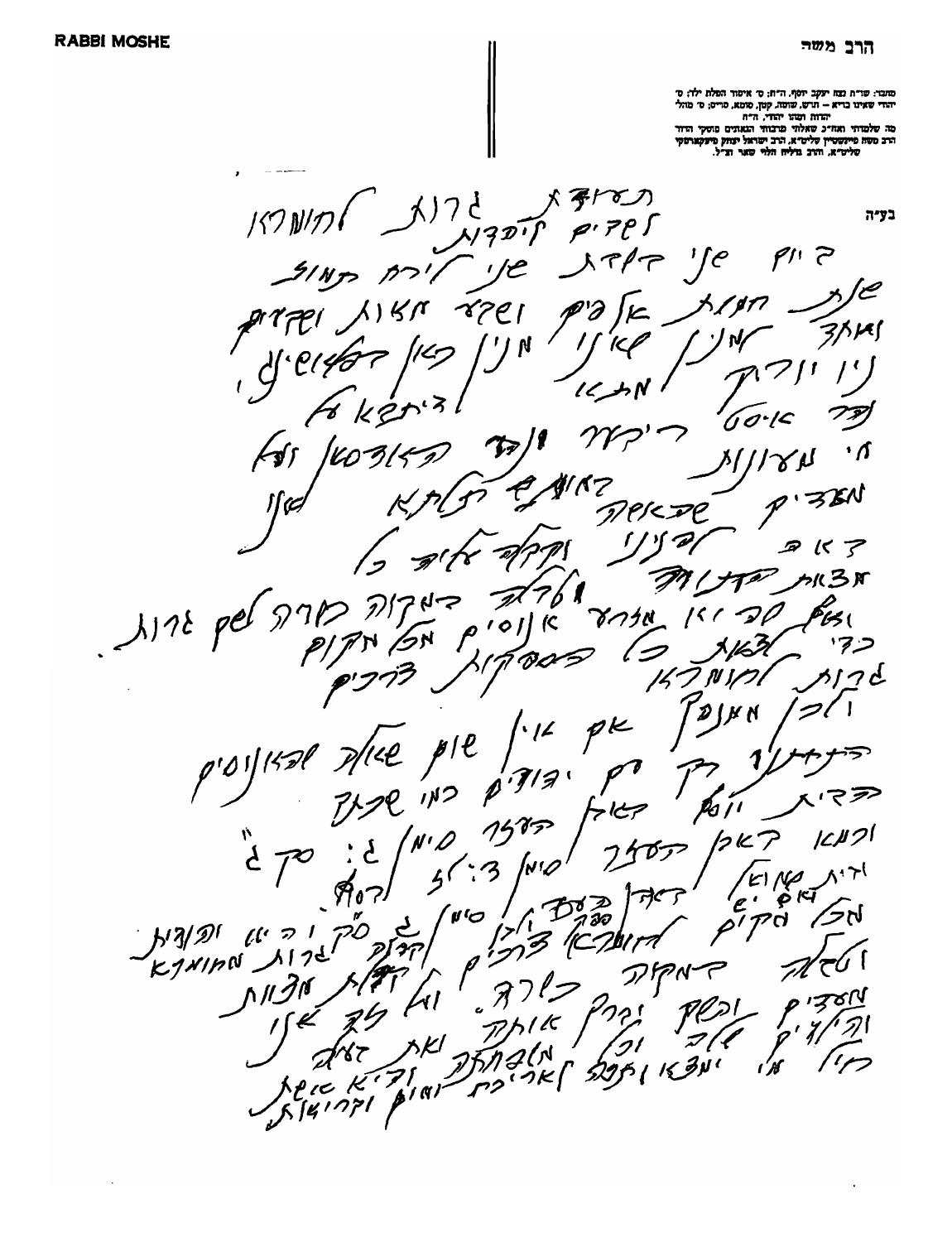#### **Certificate of Return**

Greetings.

On the  $\frac{1}{\sqrt{1-\frac{1}{\sqrt{1-\frac{1}{\sqrt{1-\frac{1}{\sqrt{1-\frac{1}{\sqrt{1-\frac{1}{\sqrt{1-\frac{1}{\sqrt{1-\frac{1}{\sqrt{1-\frac{1}{\sqrt{1-\frac{1}{\sqrt{1-\frac{1}{\sqrt{1-\frac{1}{\sqrt{1-\frac{1}{\sqrt{1-\frac{1}{\sqrt{1-\frac{1}{\sqrt{1-\frac{1}{\sqrt{1-\frac{1}{\sqrt{1-\frac{1}{\sqrt{1-\frac{1}{\sqrt{1-\frac{1}{\sqrt{1-\frac{1}{\sqrt{1-\frac{1}{\sqrt{1-\frac{1}{\sqrt{1-\frac{1}{\$ before us, seeking to return to the Jewish people, and dwell in the shelter of the Shekhina.

Following a thorough investigation as to the sincerity of her/his intentions, and based upon information that we have accumulated, we have determined to accept him/her back into Judaism.

In the presence and in consultation of a court of three, **Example 2** accepted the yoke of the Torah and its commandments. He was circumcised  $\mathbf{r}$ *c:* 

The aforementioned immersed before a rabbinical court in a kosher me anormentuoned miniersed before a rabouncar court in a rosner<br>hilame mikve,<br>acceptance of the Torah and its commandments.

 $---$ 

We repeated to her/him, in the words of Rabbi Solomon ben Shimon Duran.:

Our God and God of our fathers, bring success to your servant and bestow your grace upon him. Just as you have moved his heart to return in complete repentance before you, so may you plant in his heart love and fear of You. Open his heart to your Torah and guide him in the path of your commandments that he may fmd grace in your eyes. So may it be, and let us say, Amen.

With blessings of Torah and its glory,

**Example 2** Presiding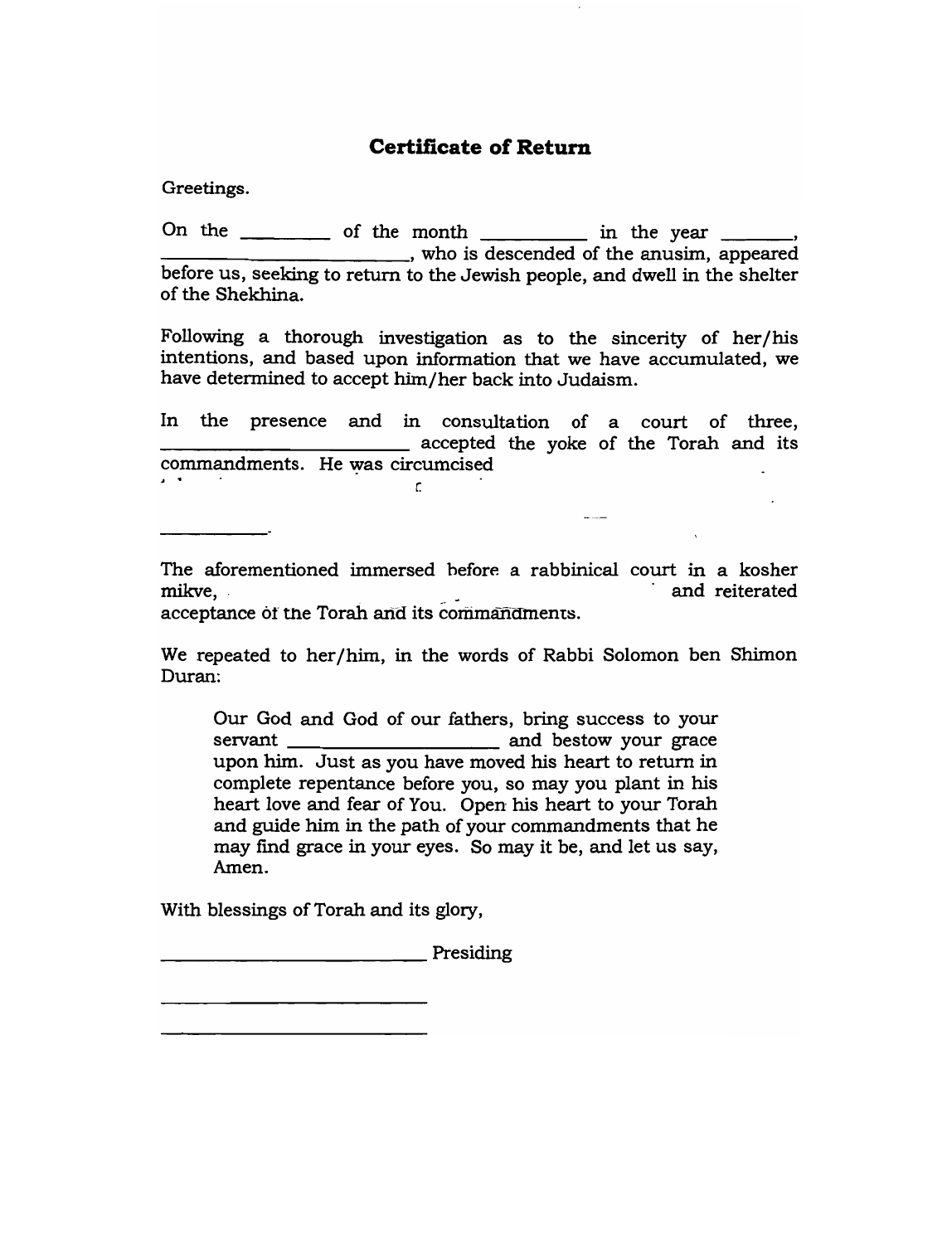### TO WHOM **IT** MAY CONCERN

This is to acknowledge that Rabbi Moshe . explained to me the Halachic [Jewish Law] procedures he follows  $\mu$  my Giyur Lachomra Returnee Conversion or Conditional Conversion.

Rabbi **Example 3** accepts the position of Ramo Even Hawser 4:37 that The descendan .s or Anussim[ -Moranos ] are deemed as Jews and are permitted to marry any Jew or Jewess. The Turei Zohov Taz Even Hoezer 4: 25 further explains that one should not worry that way back one of the mothers who was married civilly or in Church later separated from her husband and married another man.with out first receiving a Get -Jewish divorce from husband number one. Any children born would then be mamzarim illegitimate and be forbidden to marry a Jew or Jewess. Taz rules that in accordance with Jewish law there exisst no Hallachic marriage for the anussim. Consequently if there is no Hallachic marriage there does not exist any need for a divorce this follows the ruling of the Radvaz Rav Yakov Emden and Rav Moshe Feinstein in Igros Moshe regarding the status of a woman married in a Reform ceremony who separates from husband number one has no Get and marries husband number two. The children from husband number two anre not deemed mamzarim illegitimate. The reason is because a reform or civil ceremony does not create per se an Halachic marriage. Consequently post facto no Jewish divorce a Get is requied for the woman to remarry and have children.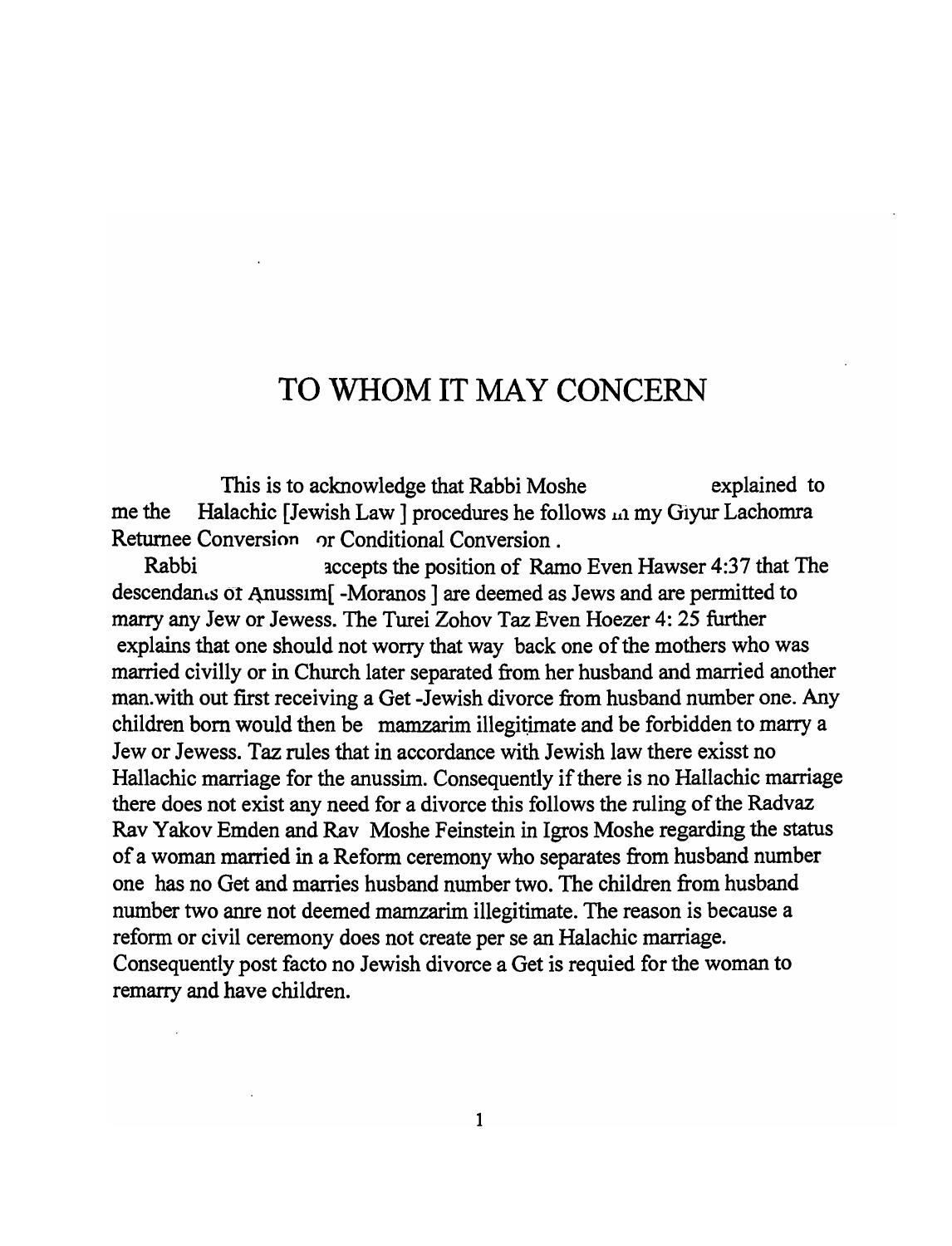Aruch Hashulchon Even Haoezer 3: 16 cites the ruling of Bais Y oseph Rav Yoeph Karo Even Haozer 3:3 Bias Shmuel Even Haozer 3:10 that the Anusim were vigilant of marrying only among themselves and did not inter marry. Aruch Hasshulcon Even Haozer 4:62 at end cautions that such ruling depends on the behavior pattern of Anusim today. However there always exists the possibility that they did intermarry .. See also Aruch Hashulchon Yoreh Dayoh end 268:14, 15, 16 of laws of Gairus Conversion " if a person comes and claims that he / she is Jewish we believe them" This is true providing they are not testifying in a Rabbinical Court located in a town or city where every one knows them as non Jews. Then we must possess proof that they underwent an Hallachic conversion. See my book Responsa of Jewish law regarding descendants of Moranos Chapter 21 and Chapter 15 regarding conversions in general.

Thus we require a symbolic conversion. Descendants of the Moranos are really Jewish they do not require any conversion. However to cure the remote possibility ofMamzaurs we assume that they are not Jewish and they undergo a conversion. The reason is because mamzarus can only exist if one of the ancestors who separated from her husband never received a Jewish Get - divorce and remarried and had children from husband number two. Since we take·the position that she was not Jewish there was no need to receive a Get. See Shalet Yaavetz Rav Yaakov Emden This line of reasoning is in addition to the fact that Civil marriages or Church marriages are not recognized as an Halachic marriage mandating a Get in order to remarry.

We also rule like the lenient opinion of Rav Moshe Feinstein that post facto we do not need evidence that supports the need of a convert to live 100% in accordance to Hallacha. Many Rabbinical Corts will NOT recognize our conversions. They require the prospective convert to move into a community of Orthodox Jews who observe all the laws. The convert will live there for one two three or five years take lessons in Jewish laws attend synagouge every day or at least every Sabbath, They will then require Sabbath observant witnesses to testify as to the religiosity of the prospective convert.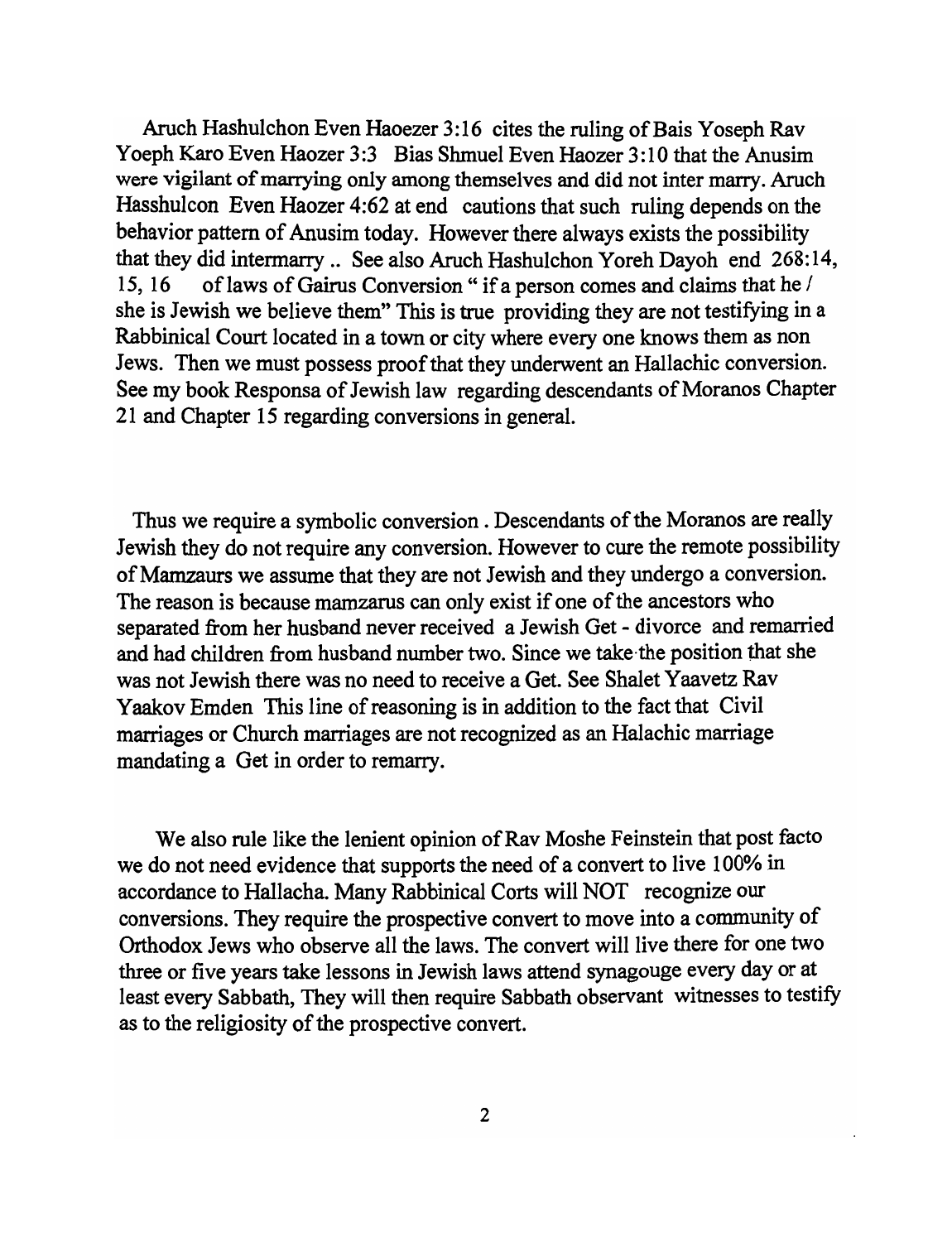by Orthodox Rabbis not certified by the Rabbinate of Israel are having problems. I do not have certification. I read this letter I understand all the consequences and accept to proceed with the conversion.

signed x

date x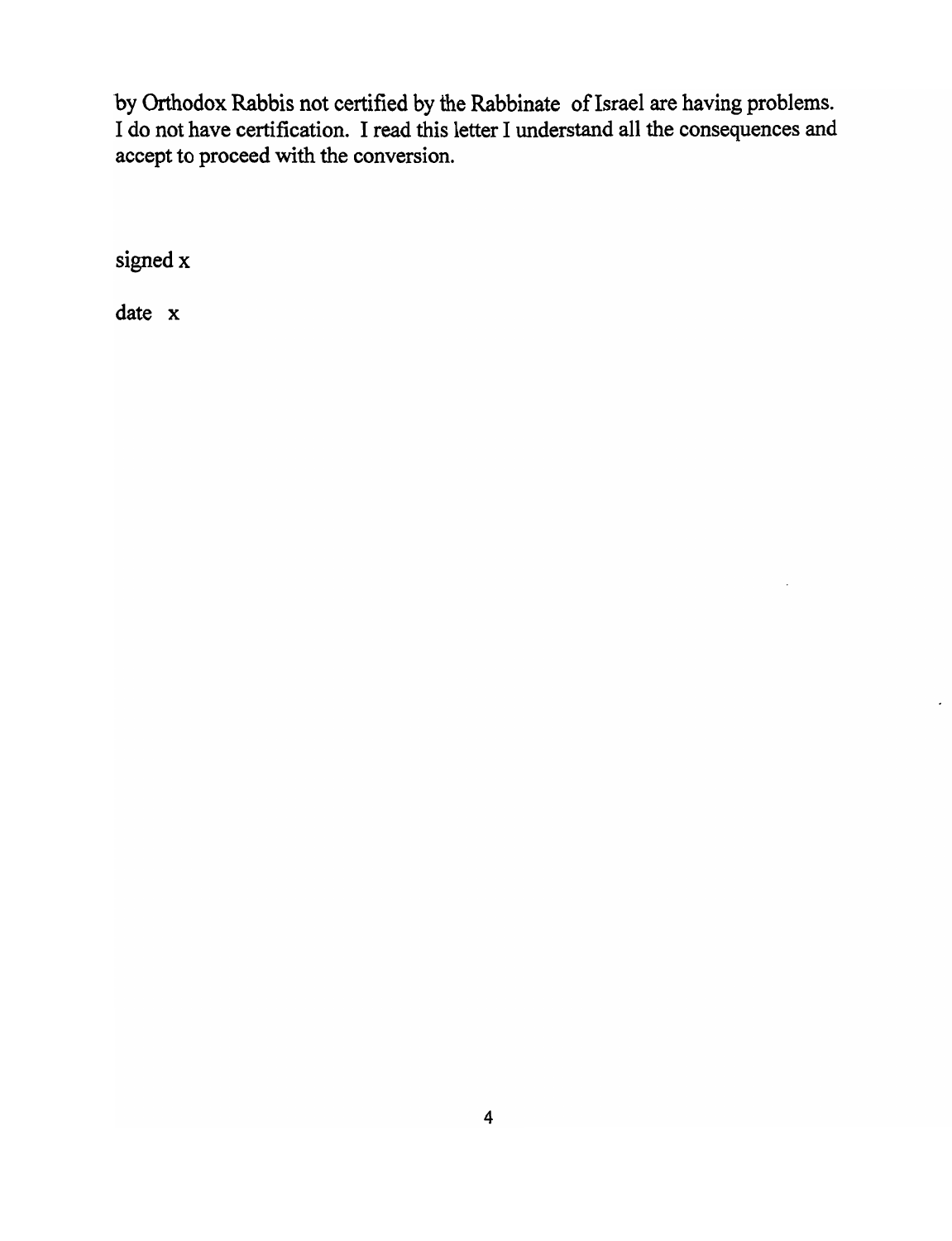P P 1928 3187 5 111 M/

### **Certificate of Conversion**

שהאשה במותב תלתא אנו מעדים למשפחת באה כפנינו וקבלה על עצמה לשמור ולעשות כל המצוות וטבלה במקוה כשרח כהלכה והיא התורה גיורת צדקת ויקרא שמה<br>אברהם אבינו והקב"ח יברך אותה בכל ברכת התורה. בת

|  | :೦ಬ |
|--|-----|
|  |     |

**DNJ** 

צאץ <sup>ה</sup>י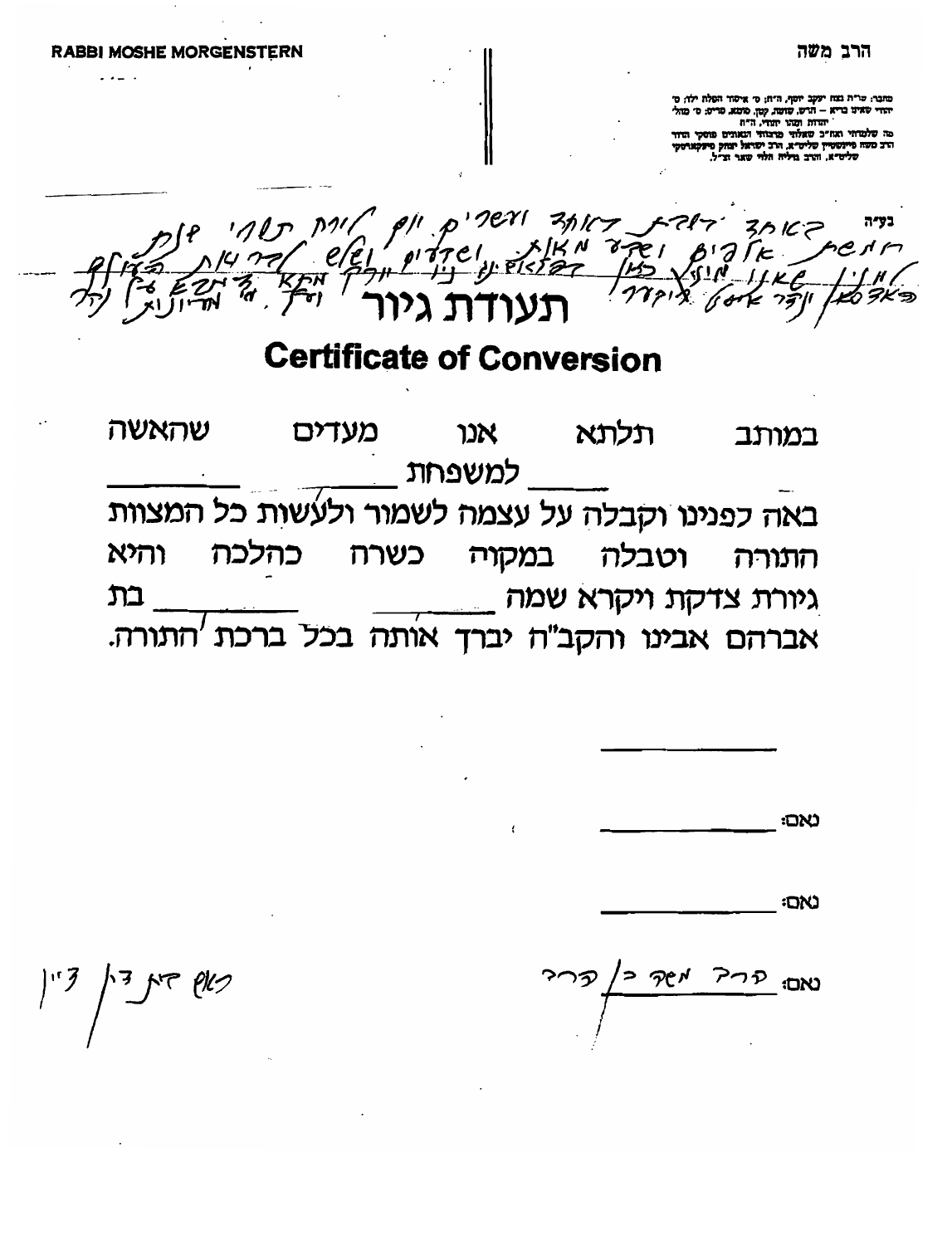**RABBI MOSHE** 

הרב משה

בעיה

# **Conversion certificate**

This document certifies that

daughter of prester portal

 $\cos$  of

elected to convert in accordance with the laws of Moses and Israel. having an Hallachic Conversion in accordance with all the requirements of the Shulchan Aruch that was THING, NEW YORK conducted in

at the Jewish date  $F/PST$   $DAY$  of the week<br>21  $DAY$  of  $T/SPRE$   $5773$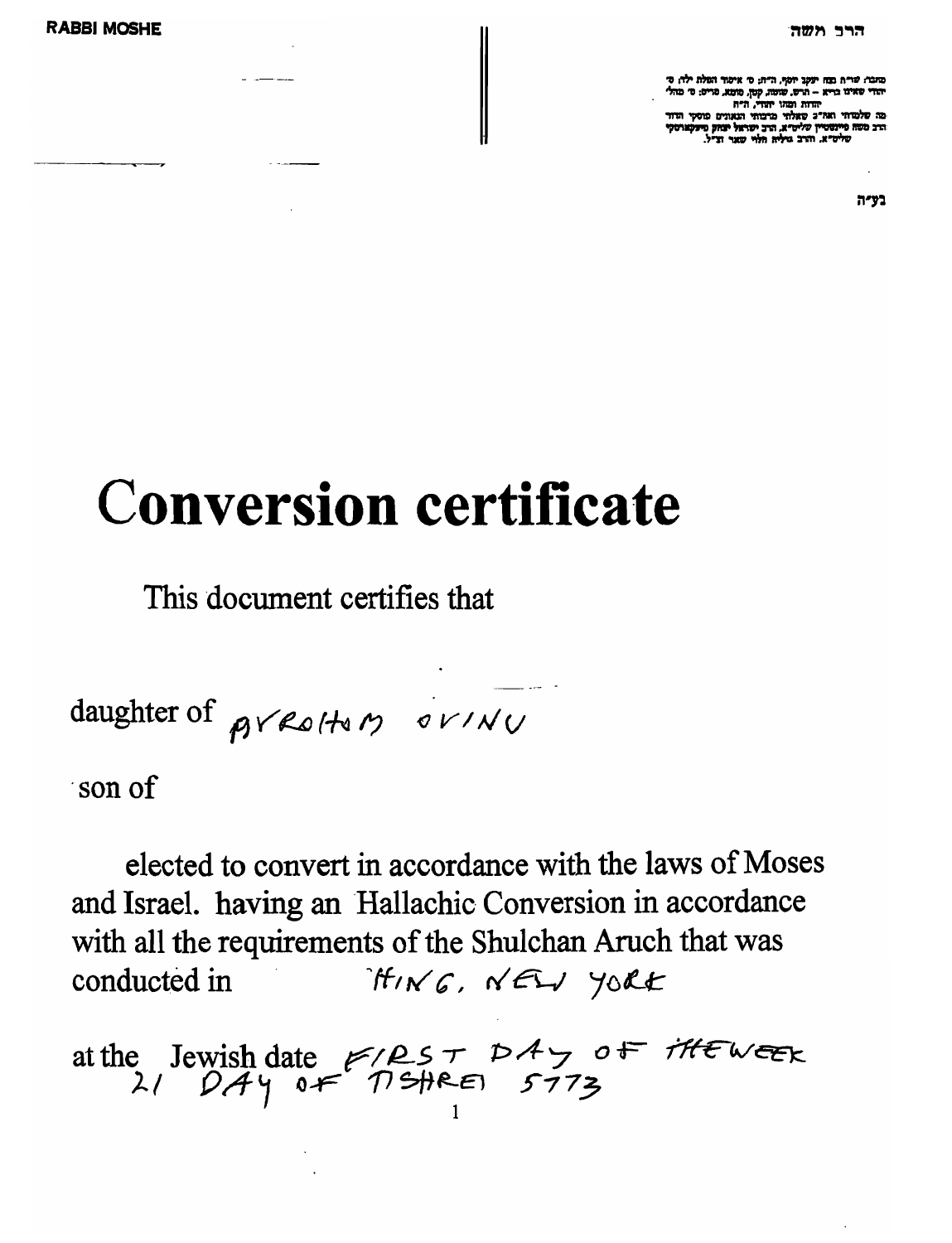corresponding to the English date  $O(T \circ B \in R \circ 7 \text{ }log/2$ 

The conversion took place under the auspices of a tribunal of a Bet Din rabbinical Court of three Rabbis chaired by Horav Moshe \_\_\_\_\_\_\_\_\_\_\_\_\_\_\_ uthor of Responsa on Four Parts of the Shulchan Aruch -Code of Jewish Law.. Rabbi was ordained almost 60 years ago by Horav Moshe Feinstein the greatest Rabbinical authority of the twentieth century who also granted him approbations on his Hallachic books. He consulted with Rav Feinstein for over 30 years.

in the case of a female-

The conversion consists of [1] Kabolas Hamitzvot the commitment to observe all the laws as summarized in the Shulchan Aruch [2] and Tevlah Bemikvah -immersion in a Hallachic Kosher Mikvah.

In the case of a male

[1] Kaboals Hamitzvot Acceptance of all Commandments as summarized in the Shulchan Aruch ]2] Millah-Circumcision.[3] Tvilah bemikvah immersioin in a Kosher Mikvah.

2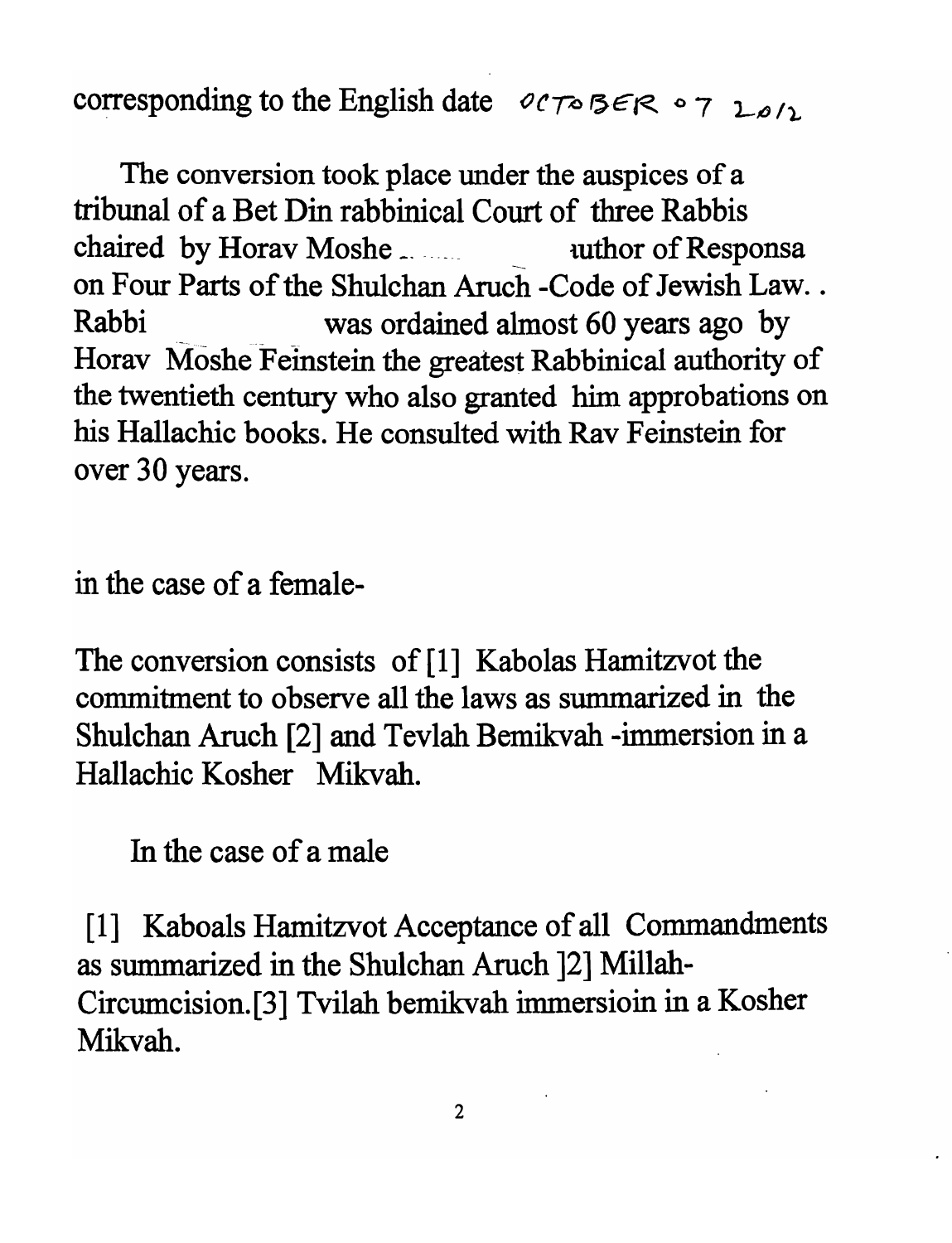daughter of *AVROHOM* OVIKU

son of

has met all the requirements mandated by Hallacha for conversion

is herewith declared to be Jewish in accordance with Hallacha - Jewish law.

daughter of son of AVROHOM OVINV

is welcomed as a member of the 4000 year Jewish nation.

May G-D bless with long life health and happiness

daughter of  $AVROHOM$  OVINU

son of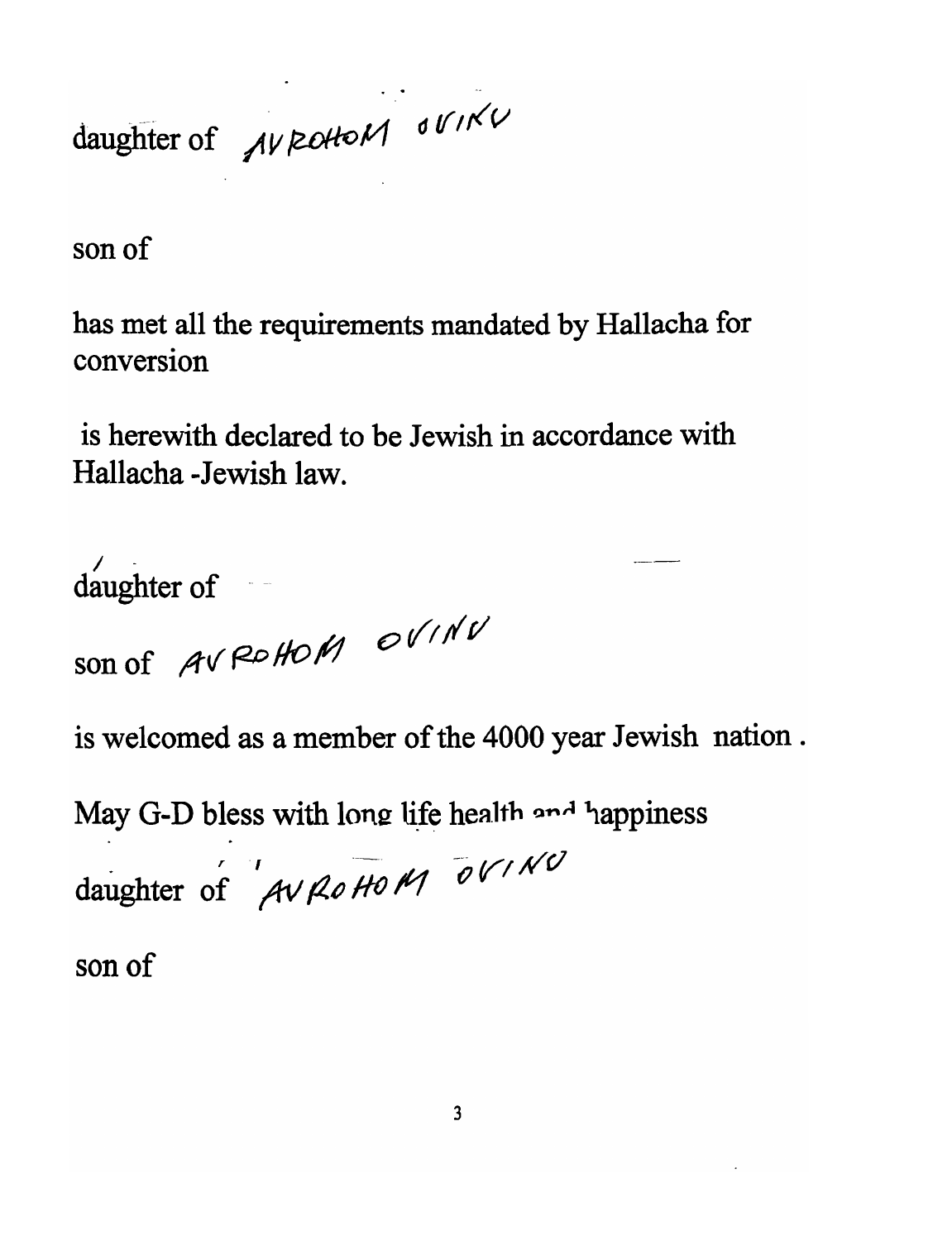#### signed  $[1]$  $\label{eq:2} \frac{1}{2} \int_{\mathbb{R}^3} \frac{1}{\sqrt{2}} \, \mathrm{d} \mu \, \mathrm{d} \mu \, \mathrm{d} \mu \, \mathrm{d} \mu \, \mathrm{d} \mu \, \mathrm{d} \mu \, \mathrm{d} \mu \, \mathrm{d} \mu \, \mathrm{d} \mu \, \mathrm{d} \mu \, \mathrm{d} \mu \, \mathrm{d} \mu \, \mathrm{d} \mu \, \mathrm{d} \mu \, \mathrm{d} \mu \, \mathrm{d} \mu \, \mathrm{d} \mu \, \mathrm{d} \mu \, \mathrm{d} \mu \, \mathrm{d} \mu \, \mathrm$

 $[2]$ 

 $\hat{\mathbf{r}}$ 

labiri Mostre  $[3]$ 

Roch BetDix Dagan

 $\mathcal{L}^{\text{max}}_{\text{max}}$  and  $\mathcal{L}^{\text{max}}_{\text{max}}$ 

 $\mathcal{L}^{\text{max}}$ 

 $\hat{\mathcal{A}}$ 

 $\sim$   $\sim$ 

 $\mathcal{L}^{\mathcal{L}}(\mathcal{L}^{\mathcal{L}})$  , and  $\mathcal{L}^{\mathcal{L}}(\mathcal{L}^{\mathcal{L}})$ 

 $\sim 10^{-1}$ 

 $\mathcal{L}^{\text{max}}_{\text{max}}$  , where  $\mathcal{L}^{\text{max}}_{\text{max}}$ 

 $\mathcal{L}^{\text{max}}_{\text{max}}$  and  $\mathcal{L}^{\text{max}}_{\text{max}}$ 

 $\label{eq:2.1} \frac{1}{\sqrt{2}}\int_{0}^{\infty}\frac{1}{\sqrt{2}}\left(\frac{1}{\sqrt{2}}\right)^{2}d\mu\int_{0}^{\infty}\frac{1}{\sqrt{2}}\left(\frac{1}{\sqrt{2}}\right)^{2}d\mu\int_{0}^{\infty}\frac{1}{\sqrt{2}}\left(\frac{1}{\sqrt{2}}\right)^{2}d\mu\int_{0}^{\infty}\frac{1}{\sqrt{2}}\left(\frac{1}{\sqrt{2}}\right)^{2}d\mu\int_{0}^{\infty}\frac{1}{\sqrt{2}}\left(\frac{1}{\sqrt{2}}\right)^{2}d\mu\$ 

 $\sim 10^{11}$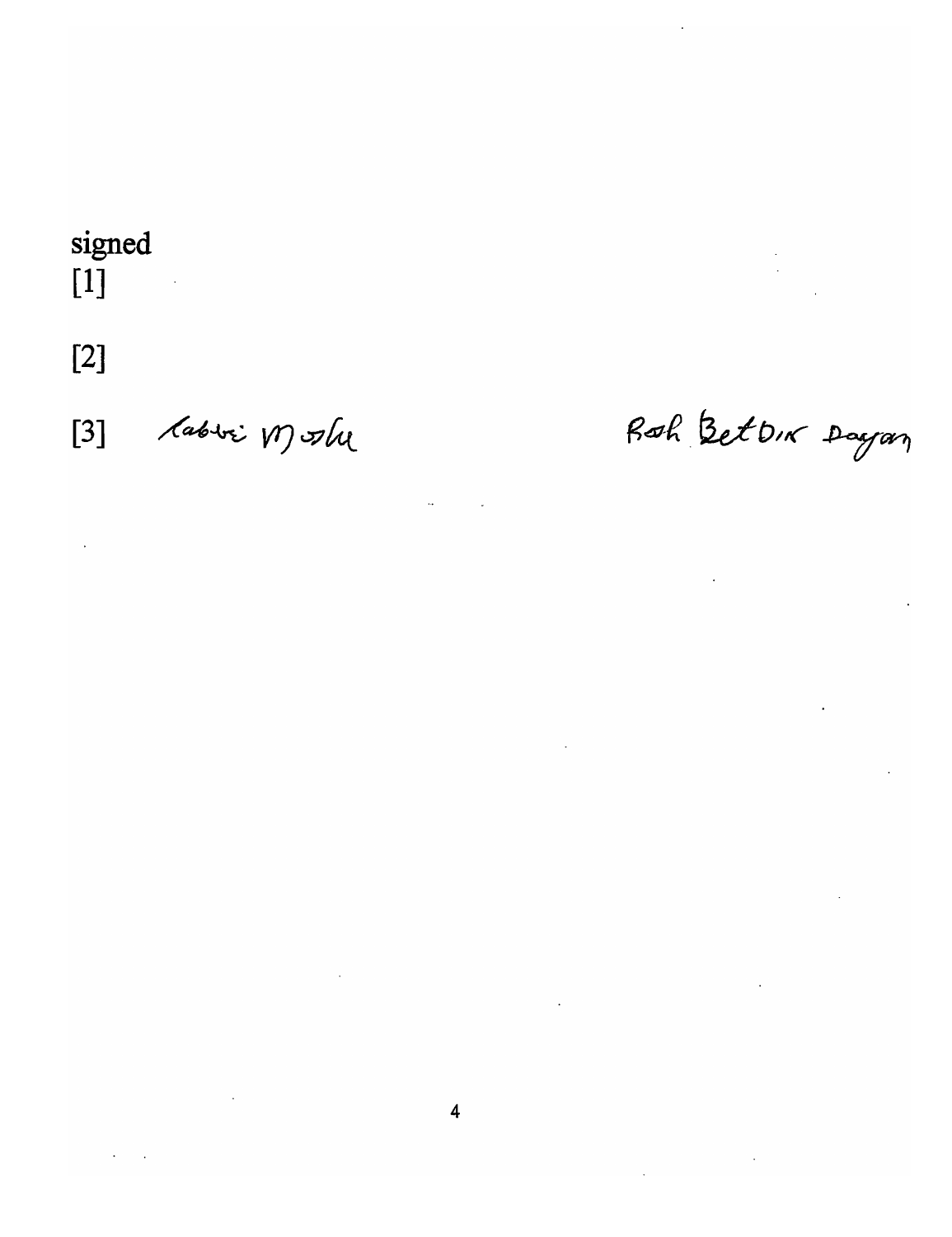#### TO WHOM IT MAY CONCERN

I herewith acknowledge that Rabbi Moses' .

rolained in great detail that the annulment given is not a Get -a Jewish divorce. It is not a substitute for a Get. One must make every effort to obtain a traditional Get authorized by the husband and written and witnessed according to Hallacha observing all the laws as stipulated in the Shulchan Aruch and Responsa. It is only when every effort has been made and the husband refuses to authorize a Get that Rabbi  $\Gamma$  . Will give an annulment in accordance with the Laws explained in his book Responsa on the Four Parts of the Shulchan Aroch.

I understand that the annulment will dissolve only the Jewish marriage. One must still have a civil divorce or civil annulment to dissolve the civil marriage. Otherwise one can not remarry in accordance with civil law . One would be in violation of the bigamy laws.

I further understand that the overwhelming majority of Ha1lachic authorities do not recognize Rabbi **annuments**. They will still consider me in the same marital status that I was before receiving the annulment. If I have relations with an other man after receiving the annulment they will consider me as having committed adultery. Any children born will be considered as Mamzareim -illegitimate. They will not officiate at any wedding on the basis of this annulment.

There , of course, will be men who may or may not accept the ruling of Rabbi that the annulment is Hallchically valid. Rabbi  $\mu$  ives no assurances that any men 1 meet in the future will or will not accept his annulments.

I herewith acknowledge that all these facts have been fully disclosed to me .

signed x

address

telephone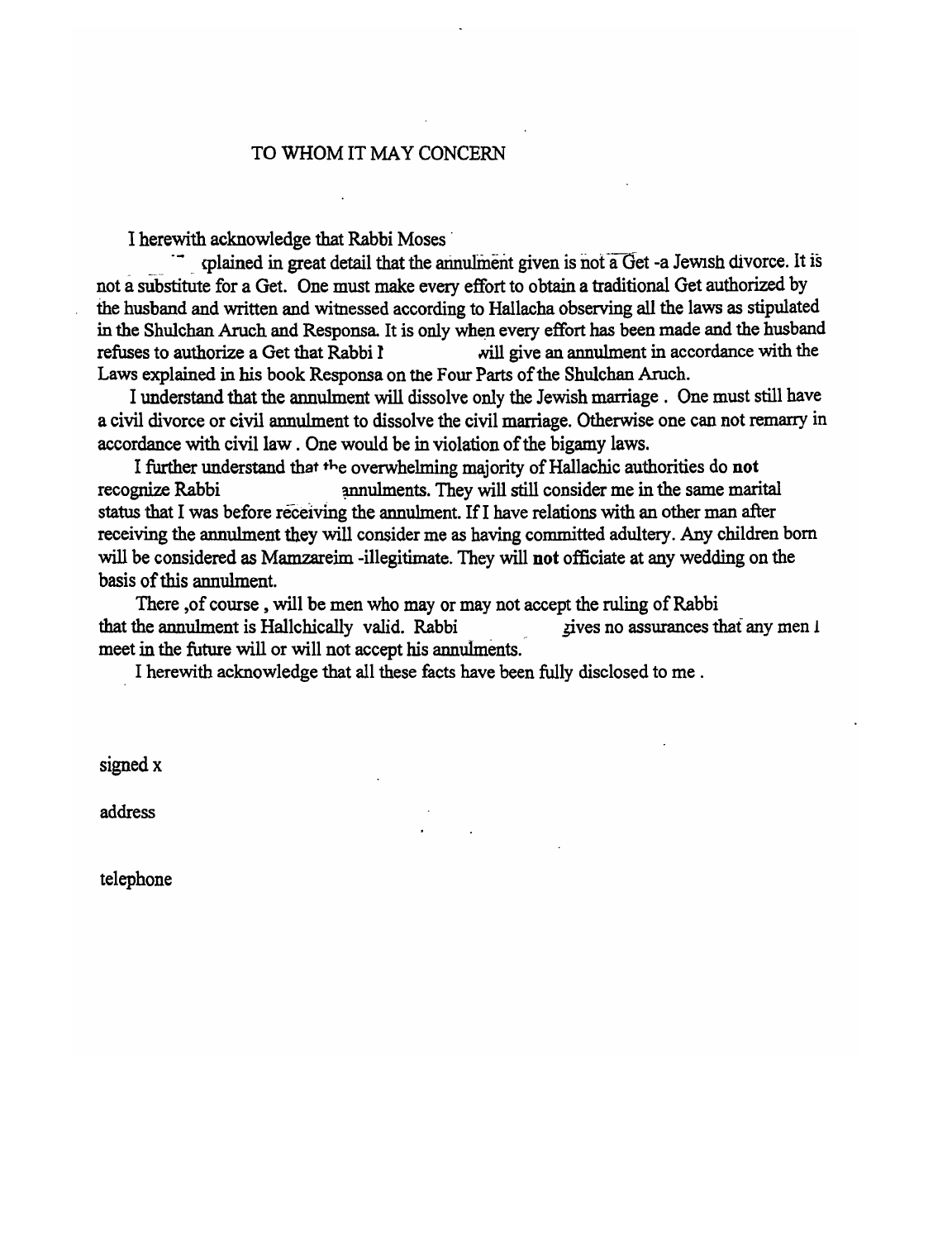Bet Din Tzedek Lebayot Agunot. Inc. j.if~ )" l1':l בית דיו צד*ם* לבעיות עגונות אינק

 $\Gamma$ 

בע'ה

This document certifies that

was divorced from her husband

was divorced from her husband

with a Get Ziku in the presence of Halachic witnesses and a Bet Din in accordance with Halacha in the at the following date

is permitted to marry and or continue with her life and behave as one not married.<br>It is understood that

: a civil divorce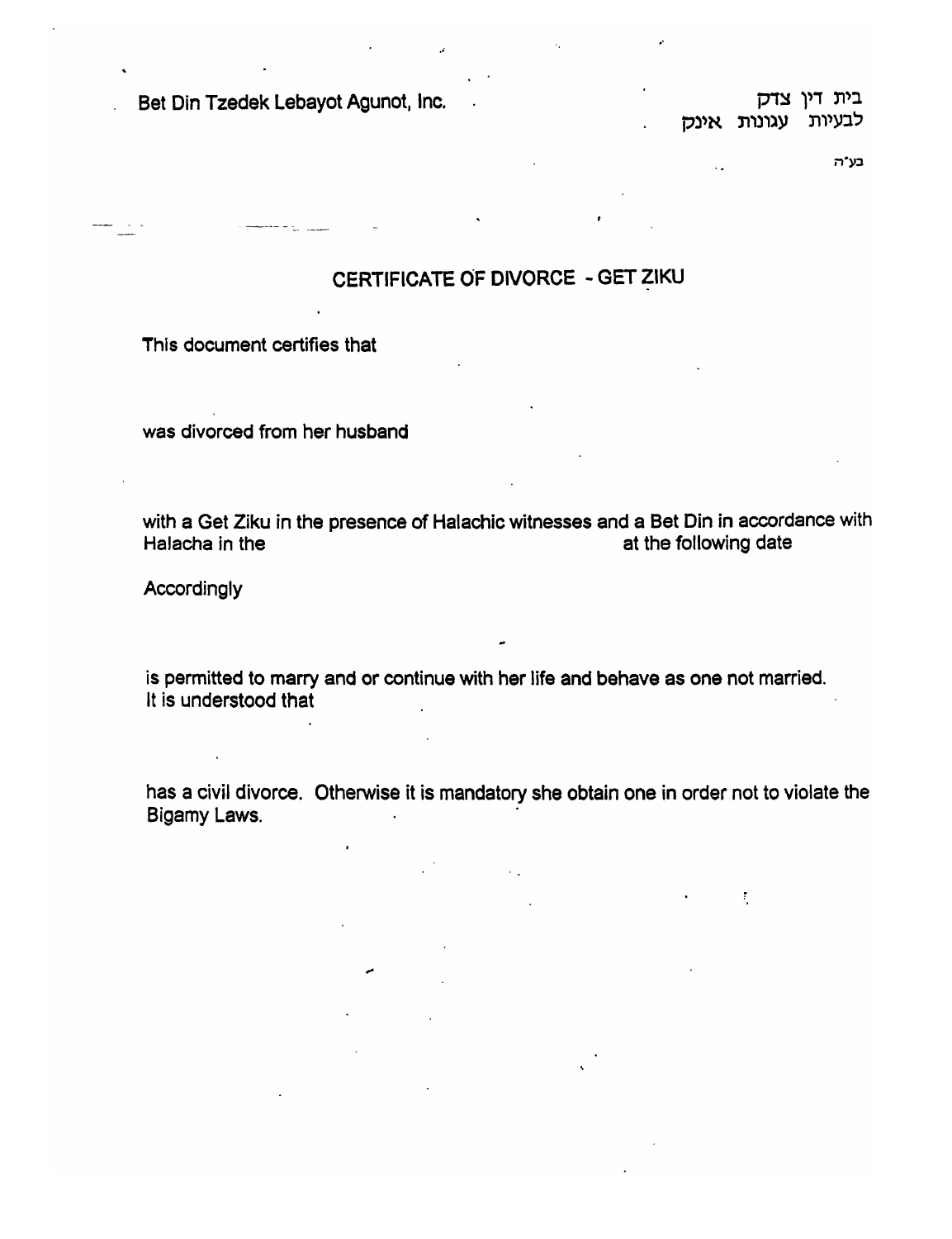Bet Din Tzedek Lebayot Agunot, Inc

**ANNULMENT CERTIFICATE** Pels 7 1317 22 13/25  $7/873.00797$   $1/87808$  $\int d^{3}y^{1/2}y^{1/2}dy = 5\int d^{6}y^{1/2}dy$  $(K2)^{1/N}$   $1/K2$  / $1/N$ PEKD DINN /271 אדמקס דו אך לחר רי תוצריין ואין ואין<br>האתר האדה והיא אוגרת הקולקוף<br>האתר האדה ואין הקולקה תקוון צה יון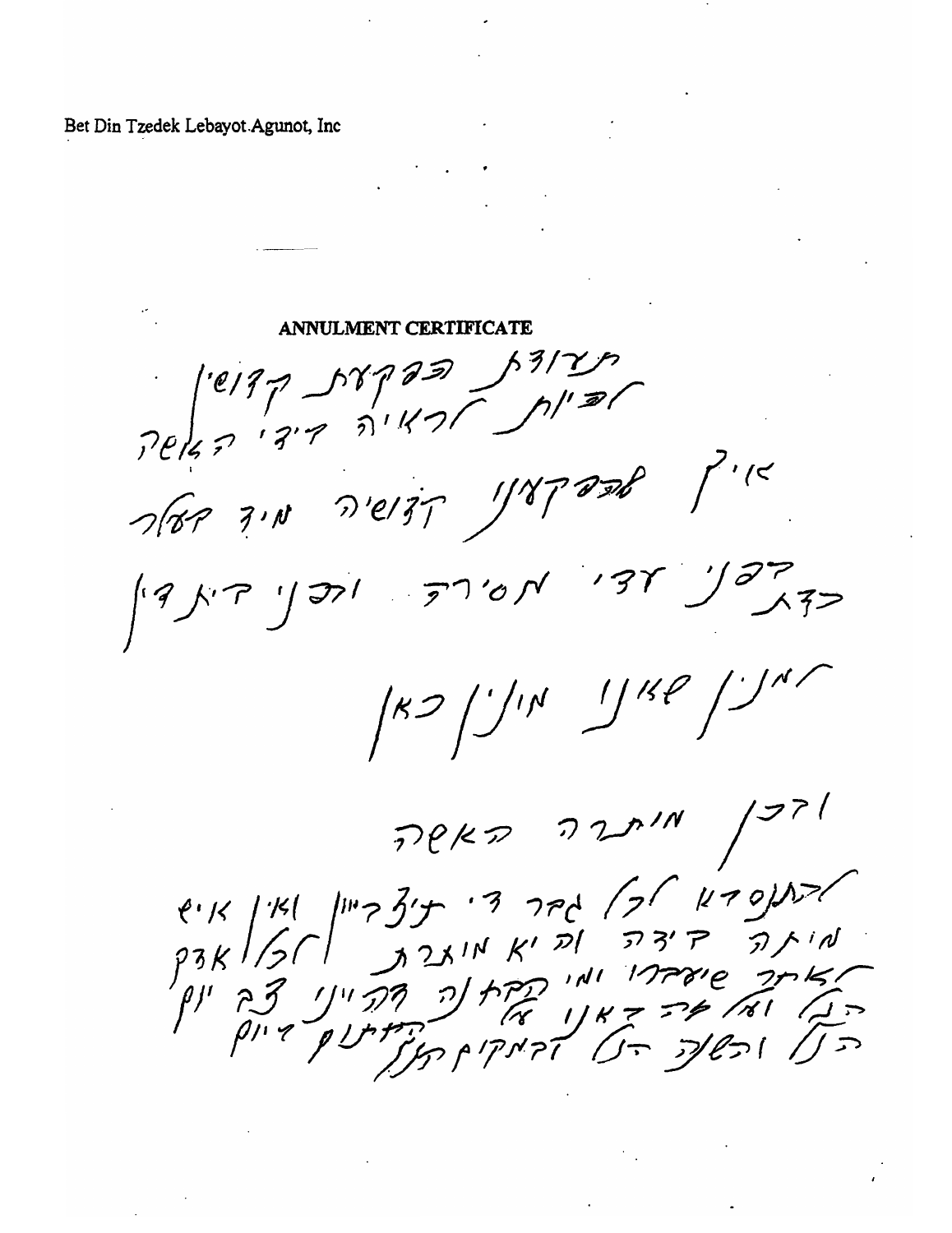Bet Din Tzedek Lebavot Agninot Inc

#### ANNULMENT CERTIFICATE

This document certifies that

had her Jewish marriage annulled from her husband

The annulment was prepared in accordance with Hallacha as explained in Rabbi Morgenstern's book Responsa on the Four Parts of the Shulchan Aruch .. The annulment was given at the following location:

It was given on the following date. Accordingly,

is permitted to marry and or continue with her life and behave as one not married.

It is understood that

has a civil divorce or civil annulment. Otherwise it is mandatory that she obtain a civil divorce or annulment in order not to be in violation of the bigamy laws.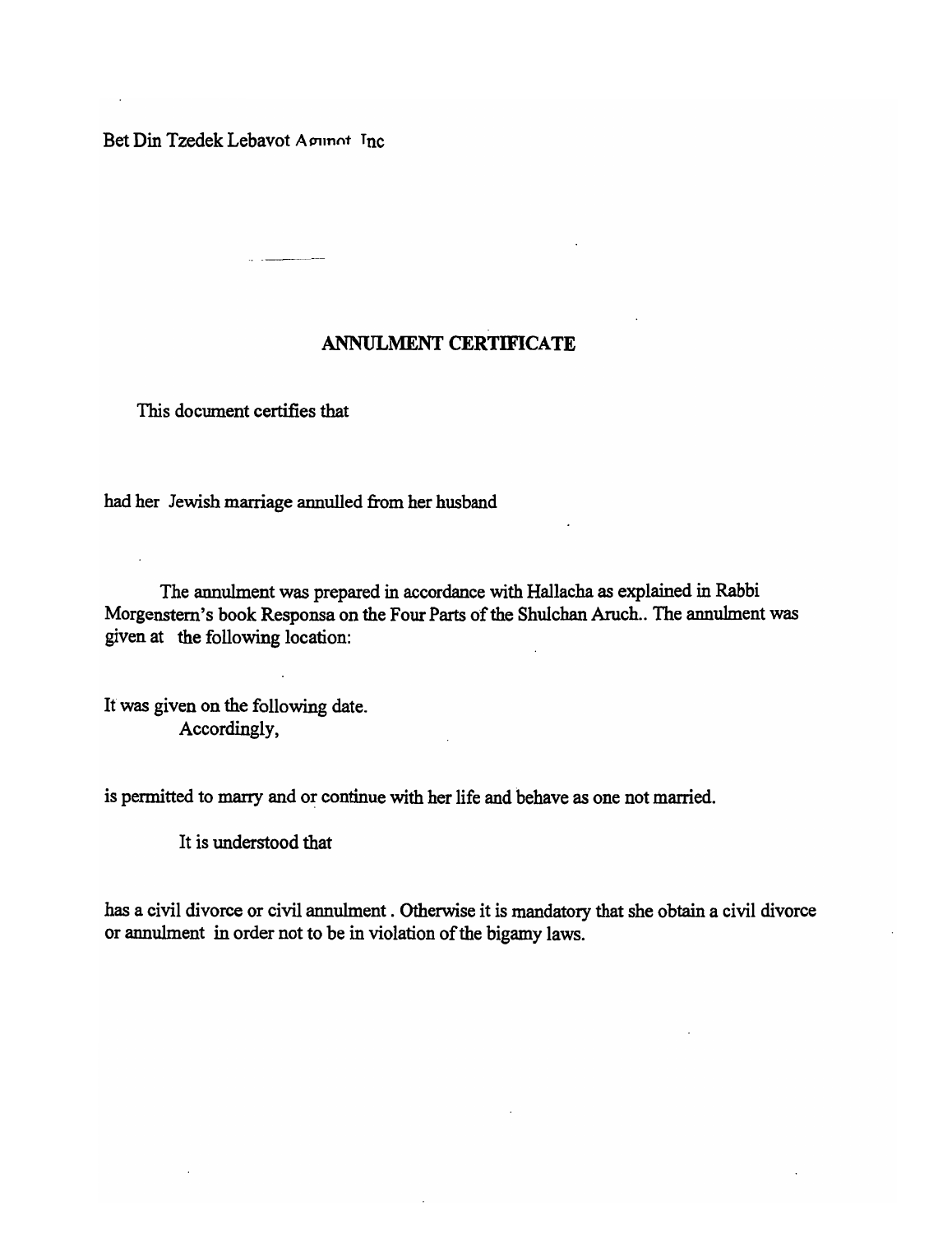Bet Din Tzedek Lebayot Agunot, Inc.

בית דין צדק<br>לבעיות עגונות אינק

בע'ה

#### CERTIFICATE OF DIVORCE - GET ZIKU

This document certifies that

was divorced from her husband

with a Get Ziku in the presence of Halachic witnesses and a Bet Din in accordance with in accordance with in a In a Get Ziku in the presence of Halachic withesses and a Bet Din in accordance

**Accordingly** 

is permitted to marry and or continue with her life and behave as one not married. permitted to marry and or continue w

has a civil divorce. Otherwise it is mandatory she obtain one in order not to violate the s a civil divorc